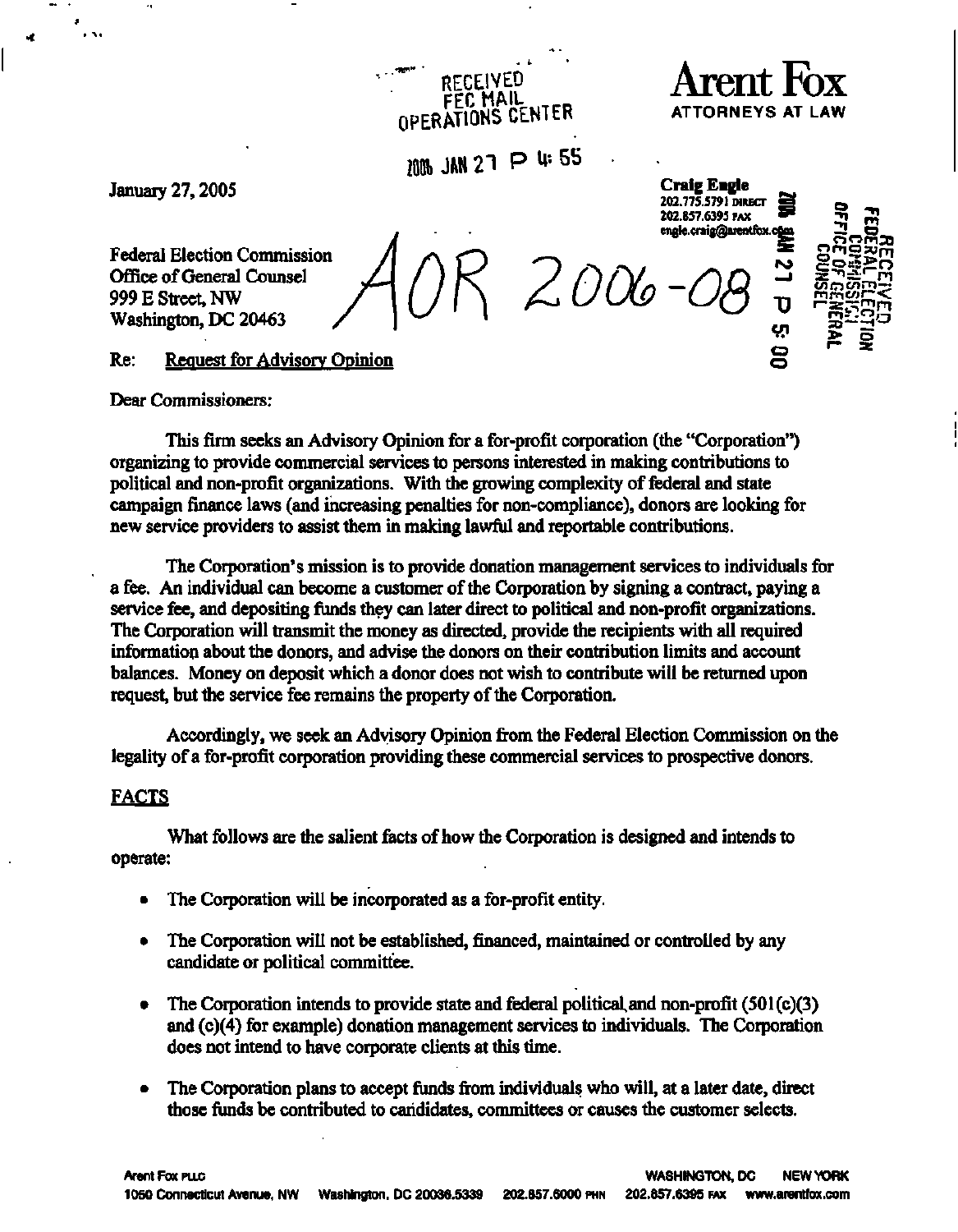$\mathcal{L}^{\mathcal{A}}$  .

- **The customer will initially deposit the money he or she intends to contribute, plus a service fee. These monies will be segregated: the service fee will be deposited into the Corporation's treasury, while the money the individual has deposited for future contributions will be held in a different merchant account. The contributions will stay in merchant accounts until the customers designate the recipient candidates, committees or causes or ask for the money to be returned.**
- **Once a designation has been received, the Corporation will forward the funds to the recipient within 10 days.**
- **The Corporation will collect each individual's occupation and employer information and provide it to the recipient committees and causes where applicable. The Corporation will provide up-to-date information to donors regarding their remaining contribution limits and account balance.**
- **The Corporation will not electioneer, engage in federal election activity, or expressly advocate the election or defeat of candidates or causes.**
- **The Corporation will adopt various screening and verification procedures to prevent the making of prohibited contributions, and will process contributions only insofar as they have been deemed permissible. It will disallow individuals from exceeding contribution limits within the purview of its service. It will provide mechanisms by which customers can manage their contribution activity to date and their planned contributions. Upon registration for the service, customers will be informed of the Federal Election Campaign Act's (the "Act") contribution limits and source restrictions (and state laws, where applicable).<sup>1</sup>**

**<sup>1</sup> The attestation language will include the following:** 

**Federal law prohibits contributions from the general treasury funds of corporations, labor organizations or national banks. Therefore we are required to ask you confirm the following statements:** 

**<sup>1.</sup> This contribution is made from my own funds, and not those of another.** 

**<sup>2.</sup> This contribution is not made from the general treasury funds of a corporation, labor organization or national bank.** 

**<sup>3.1</sup> am not a Federal government contractor, nor am I a foreign national who lacks permanent resident status in the United States.** 

**<sup>[</sup>For credit or debit card transactions]** 

**<sup>4.</sup> This contribution is made on a personal credit or debit card for which I have the legal obligation** 

**to pay, and is made neither on a corporate or business entity card nor on the card of another.** 

**Failure to sign or attest to any of the attestations above will result in the rejection of the funds. Additionally, the Corporation plans to inform prospective customers their contributions will be publicly identified on the recipient's disclosure reports.**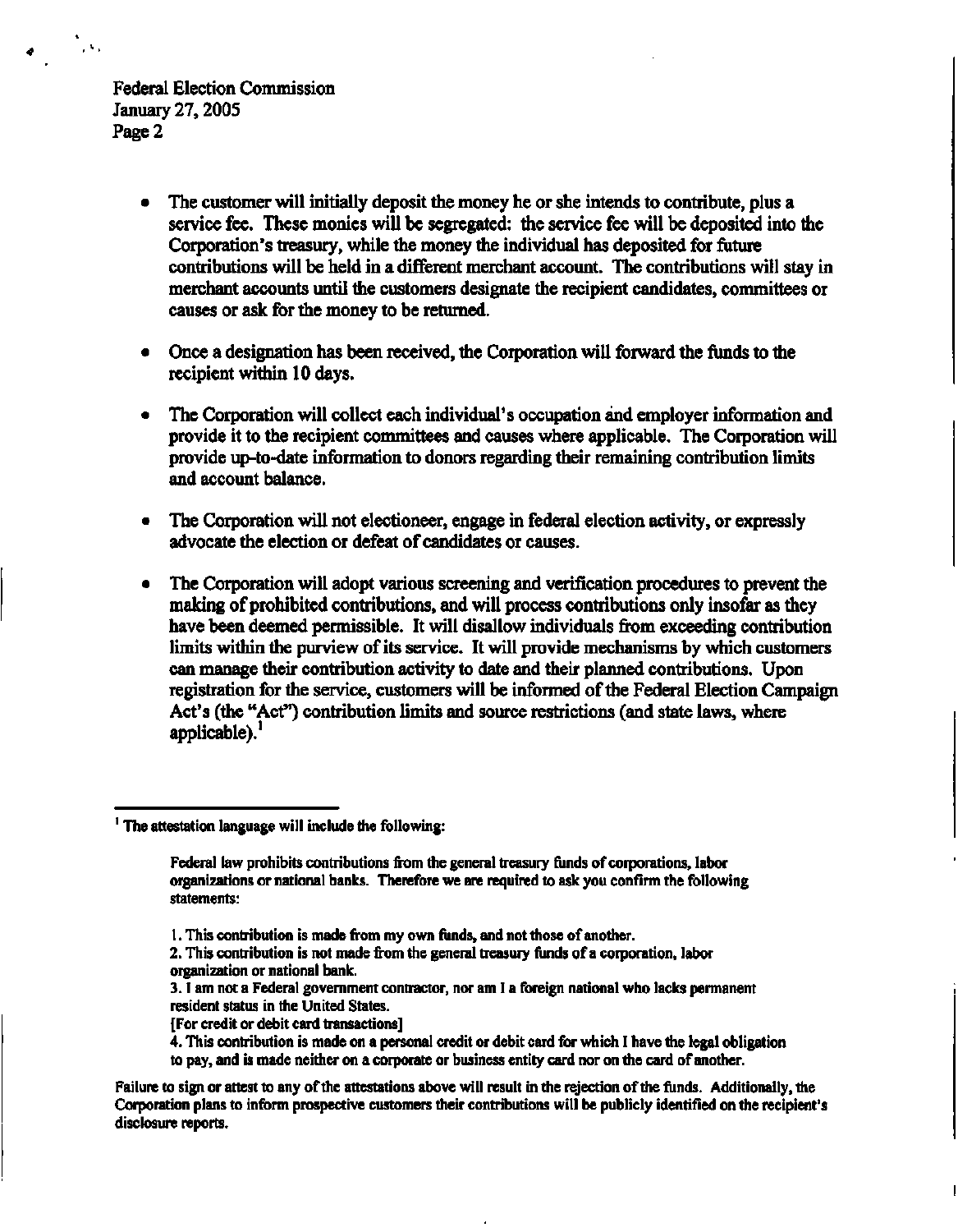Ţ

- **The Corporation expects its customers will continue to directly receive numerous solicitations for contributions from political committees and recommendations from their friends or the membership organizations to which they belong. The donors will, in turn, alert the corporation of their ongoing contribution decisions, and may ask the corporation to record the fundraising event (if any) the contribution corresponds to, or the person who solicited the contribution.**
- **The Corporation may itself begin receiving contribution solicitations from candidates, parties and causes that it will pass on to its customers. Customers may indicate to the corporation what solicitations they are, and are not, interested in receiving.<sup>2</sup>**
- **The Corporation will not censor any customer's choice on the disbursement of their money - at all times, the money on account remains the property of the individual - the Corporation is only providing an accounting and forwarding service.**

#### **ANALYSIS**

**1. The Corporation's planned business is similar to other commercial operations the Commission has approved in earlier Advisory Opinions.** *See, e.g.,* **Advisory Opinions 2004-19 and 2002-07. Those opinions stand for the proposition that, under the proper circumstances, a corporation may handle contributions and expenditures without violating the prohibition at 2 U.S.C. § 44lb if it qualifies as a "commercial vendor."** 

**In Advisory Opinion 2002-007, the Commission determined a corporation could collect and forward contributions to political committees as a commercial venture in somewhat similar circumstances as those presented in this request. The Commission concluded, even though the requestor was providing something of value to political committees and facilitating the making of individual contributions, it was acting as a permissible "commercial vendor" based on an analysis of the corporation's compensation, handling of earmarked contributions, and screening procedures.** *See* **Advisory Opinion 2002-007. Similarly, in Advisory Opinion 2004-19, the Commission concluded a corporation would be operating permissibly as a "commercial vendor" under 11 CFR 114.2(f)(1) if: "(1) its services are rendered for the usual and normal charge paid by authorized candidate committees;" (2) it "forwards earmarked contributions to candidates through separate merchant accounts;" and (3) "its website incorporates adequate screening procedures to ensure it is not forwarding illegal contributions."** *Id.* 

**In this case, subscribers or customers of the Corporation's services will pay a fee of either a fixed amount or varied on the amount of each transaction.<sup>3</sup> In either event this arrangement is designed to constitute the "usual and normal charge" for such services.** *See* **Advisory Opinion** 

**<sup>2</sup> The Corporation is considering providing a service that, for an additional fee, customers may receive the corporation's commentary and analysis of state and federal officeholders, non-profits, campaigns and events.** 

**<sup>3</sup> The Corporation is considering various business models and marketing plans and will design a fee structure that is both reasonable and meets the Commission's concerns. One possible model includes charging the recipient committees a shipping and handling fee.**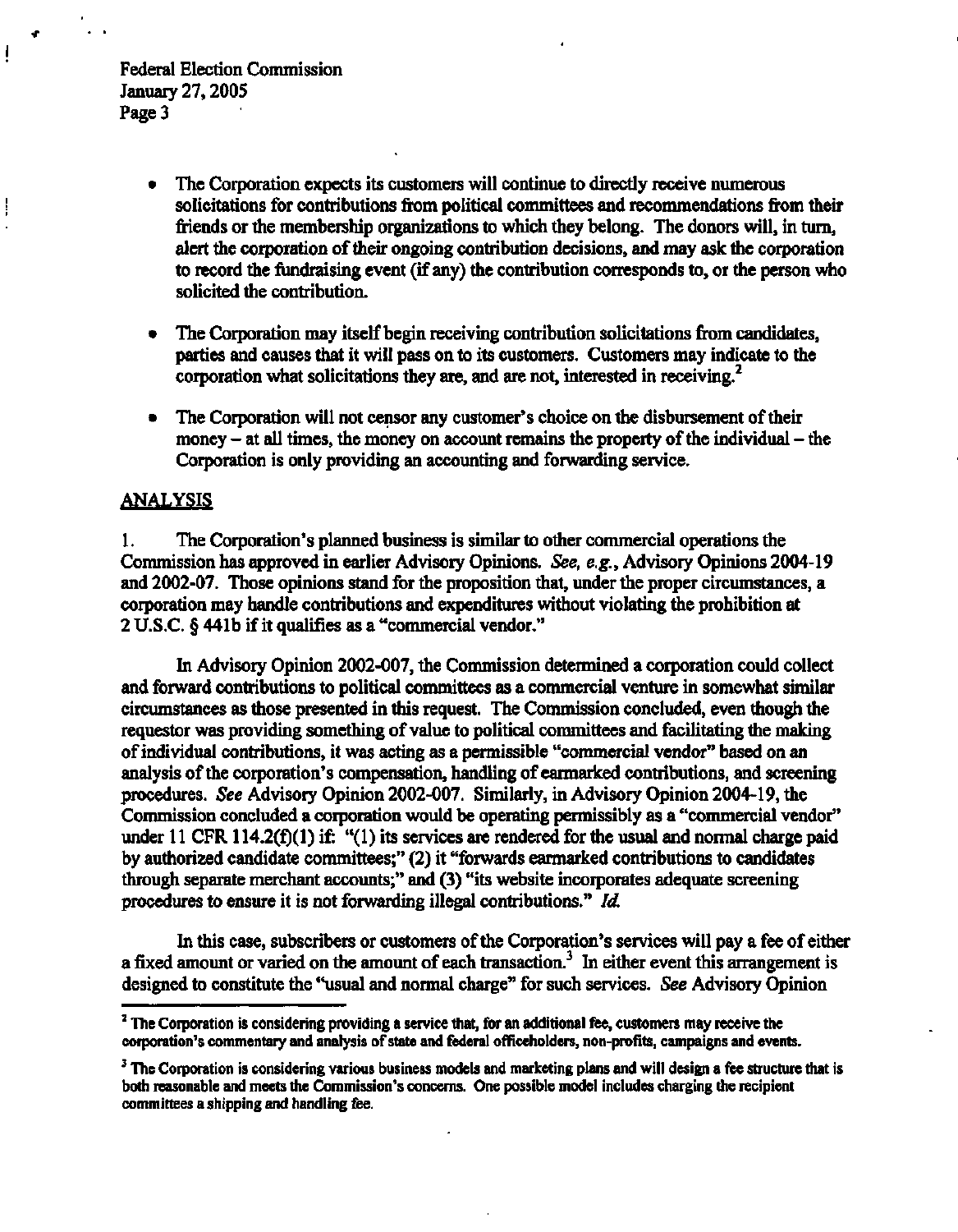**constitute the "usual and normal charge" for such services.** *See* **Advisory Opinion 2002-07. The Corporation will receive payment for these services in advance of, or concurrently with, the transfer of contributions to the recipients, and will not forward any contributions without an assurance of payment.<sup>4</sup>**

**The requestor concedes this business plan is somewhat novel and the Commission cannot make any specific finding regarding what a comparable "usual and normal charge" would be, including an adequate profit and compensation. Nevertheless, the Corporation will structure its fee schedule in such a way as to create commercially reasonable relationships with its donor customers. By doing so, the Corporation would be providing services in the ordinary course of business as a "commercial vendor" and not engaging in the prohibited facilitation of contributions under 11 CFR 114.2(f)(1).** 

**The requestor's plan ensures the contributions designated for specific candidates will not become corporate funds that are improperly contributed to the candidate committees.** *See*  **Advisory Opinion 2002-07. All contributions would be processed through a separate merchant account and would not be commingled with the Corporation's treasury account. Additionally, the screening and verification procedures for electronic payments will meet the standards established in previous advisory opinions.** *See* **Advisory Opinions 1999-09 and 1999-22.** 

**The Corporation's plan stands in contrast to those where the Commission has reviewed fundraising efforts by political committees using certain "affinity marketing arrangements."** *See*  **Advisory Opinions 1992-40,1988-12 and 1979-17. Under these affinity marketing arrangements, a corporation (sometimes a bank) would market its services to potential customers who were also identified as supporters of a particular political party or candidate. The party or other political committee would endorse the product or service offered by the corporation. In some of these proposals, the corporation would pay a fee to the political party in return for the endorsements. Rather than viewing these as commercial transactions, the Commission regarded them as fundraising efforts by political committees. The Commission specifically concluded the fact a business corporation receives something of value (an endorsement of its product or service) in exchange for payments that purported to be the proceeds of a commercial sale did not change the nature of the transaction as a contribution. Instead, the payments received by the political committees were regarded as contributions subject to the prohibitions of 2 U.S.C. 441b.** 

**In this case, the Corporation's plan is more similar to those Advisory Opinions where a political committee pays a telemarketing firm a commercially reasonable fee in exchange for the firm's efforts to market services that offer an opportunity to contribute to a committee. Those opinions dealt with bona fide commercial relationships between political committees and the service providers, and did not result in contributions from the service providers to the political committees.** *See* **Advisory Opinions 1999-22,1995-34,1994-33, and 1990-14. The only** 

**<sup>4</sup> Unlike the defendant in** *FEC* **v.** *Malenick,* **310 F.Supp. 2d 230 (D.D.C. 2004), the Corporation will not expressly advocate the election or defeat of any candidate committee or cause. Instead the Corporation intends to merely provide a service to people who are already politically motivated and have their own goals.**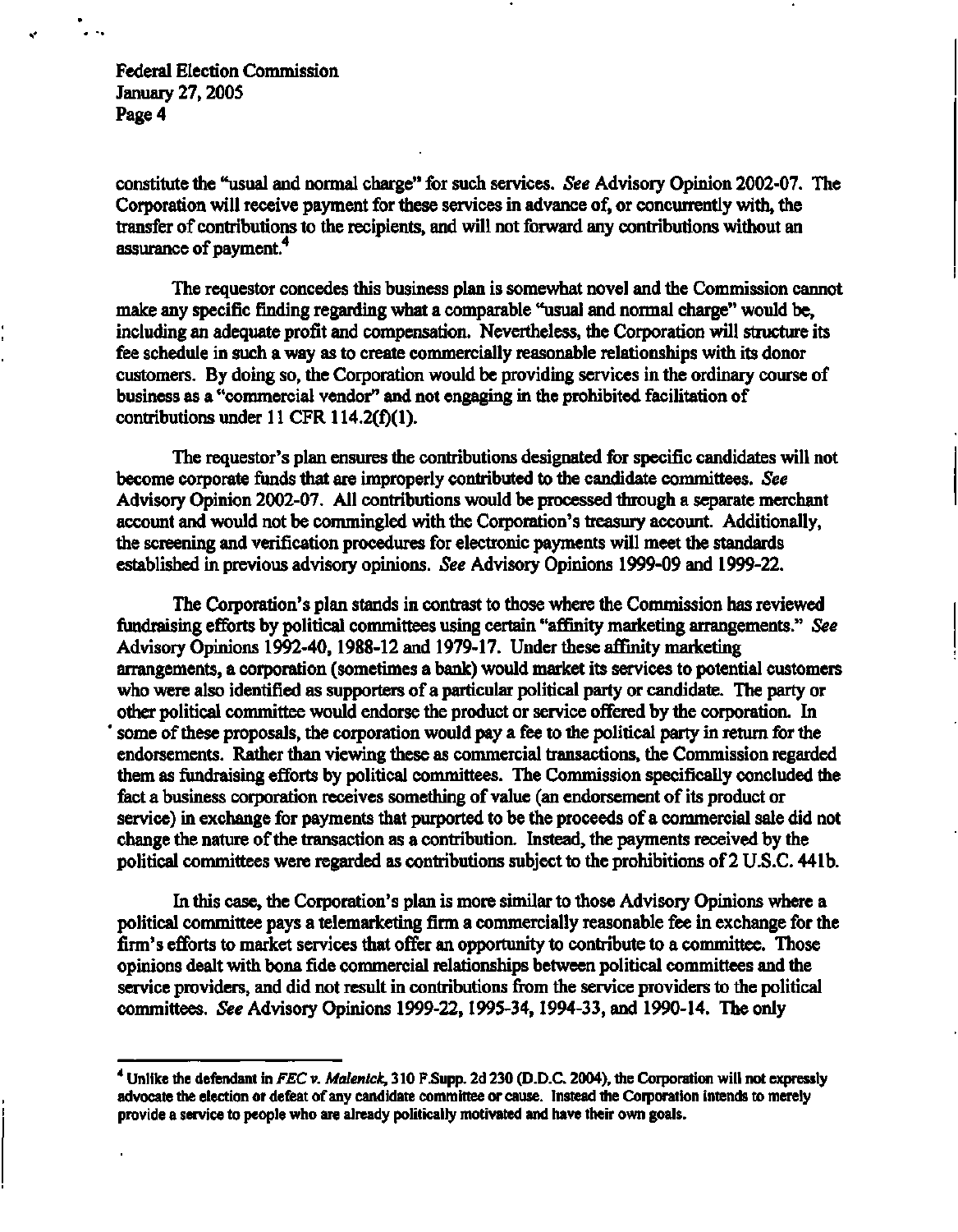$\mathcal{A} \in \mathcal{A}_{\mathrm{max}}$ 

**difference between this request and those opinions is that this Corporation's customers are individuals, not political committees.** 

**Importantly, the Corporation will also follow the rationale the Commission used when approving the handling of earmarked contributions in Advisory Opinion 2004-19. In this case, the Corporation will retain deposits by customers and later assist them in making contributions to causes and campaigns. Similar to a commercial fundraising firm, the Corporation's business is transferring money to candidates pursuant to agreements with individual donors. In approving a corporation as a commercial fundraising firm, the Commission analyzed whether the corporation exercises any discretion that might influence which candidates would be recipients of the contributions, or the amounts that candidates would receive. The existence of such discretion would militate against a conclusion that the firm is providing a commercial service on an equal basis to anyone registered with the firm. The Corporation will not retain such discretion under its proposed plan. Rather, the individual contributor makes all decisions regarding their contributions.** 

**2. In addition to satisfying the "commercial vendor" exception to the prohibition on corporate facilitation of contributions at 11 CFR 114.2(f)(1), the Corporation's plan fits the "commercial fundraising firm" exception to the definition of "conduit or intermediary" in 11 CFR 110.6(b)(2).** 

**In our opinion, the Corporation meets the "commercial fundraising firm" exception because it is a "commercial vendor" retained by individuals to facilitate their making lawful contributions. The only difference between the requestor corporation and those firms literally exempt under 11 CFR 110.6(b)(2) is the entity bearing the charge for the service provided: in this case the donor and in prior cases, the committees. In our opinion, a commercial vendor should be exempt because a service is being paid by a lawful source, not necessarily on the basis of who is paying it.** 

**3. In executing its planned service, the Corporation will not know the identity of the recipient of funds until such funds are designated by the customer at some future time. Accordingly, we believe the Corporation should be subject to the same timing requirements placed on other entities accepting contributions for as yet undetermined candidates. The Commission decided in Advisory Opinion 2003-23 that the timing requirements of 2 U.S.C. 432(b)(2) and 11 CFR 102.8(a) were not triggered until the presumptive nominee was chosen by the method described in that request. Similarly, the timing requirements of 2 U.S.C. 432(b)(2) and 11 CFR 102.8(a) should not be triggered in this case until the donee candidate is determined by the method described in this request. In all instances, the funds designated for a particular candidate will be forwarded within 10 days of the candidate's identification by the customer according to the process described in this request.<sup>5</sup>**

<sup>&</sup>lt;sup>5</sup> In the event several subscribers direct a contribution to the same recipient at the same time, the Corporation will **clearly indicate in the check or wire the amounts attributable to each customer.**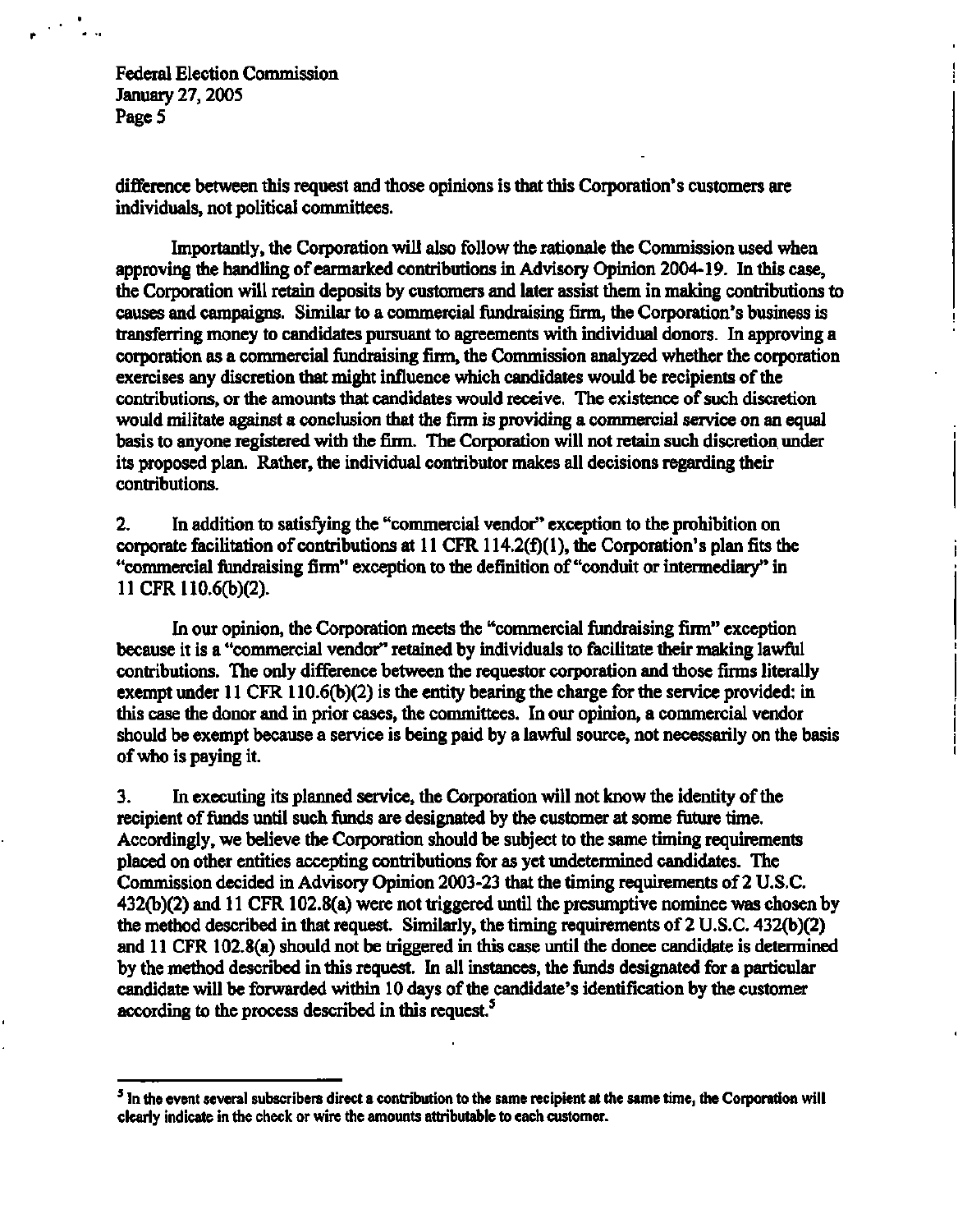**4. As has been described, the Corporation's planned activity does not involve any activity whereby the Corporation solicits, or makes its own, political contributions of any kind. The Corporation does not maintain a separate segregated fund and will not engage in any PACrelated activities or solicitations. Instead the Corporation will market its services to prospective customers. Such marketing will not constitute a solicitation for any clearly identified federal or state candidate, cause, or committee. And as the Commission ruled in Advisory Opinion 1999- 22, and reinforced in Advisory Opinions 2002-07 and 2004-19, it is a commercially permissible activity to market services to enable customers to contribute.** 

### **QUESTIONS PRESENTED**

**Organizers of the Corporation have had discussions with several individuals who have expressed an interest in subscribing to this contribution management service. Before the entity is incorporated and marketing materials sent (and most importantly before any donations are forwarded) the Corporation obviously wants to ensure its business model is that of a permissible commercial vendor, and not of a political committee. Accordingly, this request presents the following questions:** 

- **May the Corporation engage in the activity described above as a commercial vendor and/or a commercial fundraising firm and not be considered a political committee under the Act?**
- **May the Corporation maintain two accounts: one for its corporate treasury, and one for its subscribers, for use in making the directed contributions?**
- **May political committees and non-profit organizations make donation suggestions to the subscribers, through the Corporation?**
- **May the Corporation recruit individuals to serve on its Board who may also be officers of non-profit organizations and political committees?**

**Please call with any questions regarding this letter if you need further information.** 

**Sincerely, Craig Engle**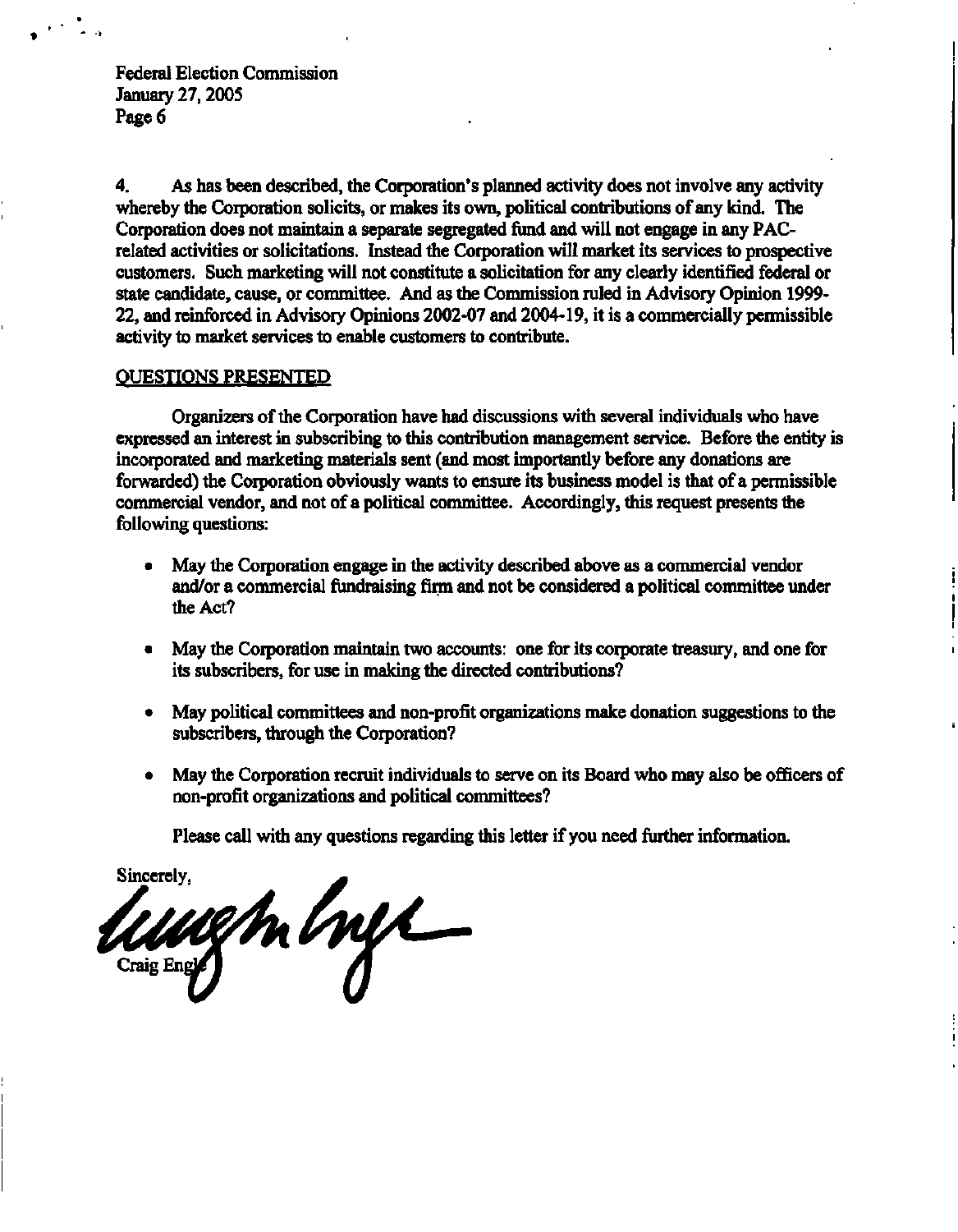

#### **FEDERAL ELECTION COMMISSION**

**Washington, DC 20463** 

**February 7, 2006** 

**Craig Engle, Esq.**  Arent Fox **1050 Connecticut Avenue, NW . Washington, DC 20036-5339** 

**Dear Mr. Engle: .** 

**This refers to your letter received on January 27,2006, on behalf of ah unnamed for-profit corporation (the "Corporation"), concerning the application of the Federal Election Campaign Act of 1971, as amended (the "Act"), and Commission regulations to . the Corporation's business model of providing donation management services to individuals for a fee.** 

**The Corporation intends to enter into contracts with individuals pursuant to which the individual customers would pay the Corporation a fee of either a fixed amount or an amount that varies with the amount of each transaction. In exchange, the Corporation would collect deposited funds from the customers, maintain those funds in a merchant account, and transmit those funds as directed by the customer to either non-profit organizations or political organizations. Additionally, the Corporation will advise the recipients of all required information about the customer, and it will advise its customers on any applicable contribution limits. The Corporation is also considering providing another service for an additional fee that would provide customers with the Corporation's "commentary and analysis of state and federal officeholders, non-profits, campaigns and events." You ask generally if the Corporation's business model is that of a commercial vendor, and not of a political committee under the Act. You also pose several questions about specific aspects of the business model.** 

**The Act authorizes the Commission to issue an advisory opinion in response to a "complete written request" from any person with respect to a specific transaction or activity by the requesting person. 2 U.S.C. §437f(a). Commission regulations explain that a request must set forth a specific transaction or activity that the requesting person plans to undertake or is presently undertaking and intends to undertake in the future. 11 CFR 112.1(b). The regulations also explain that such an authorized agent may submit a request, but "the agent shall disclose the identity of his or her principal." 11 CFR**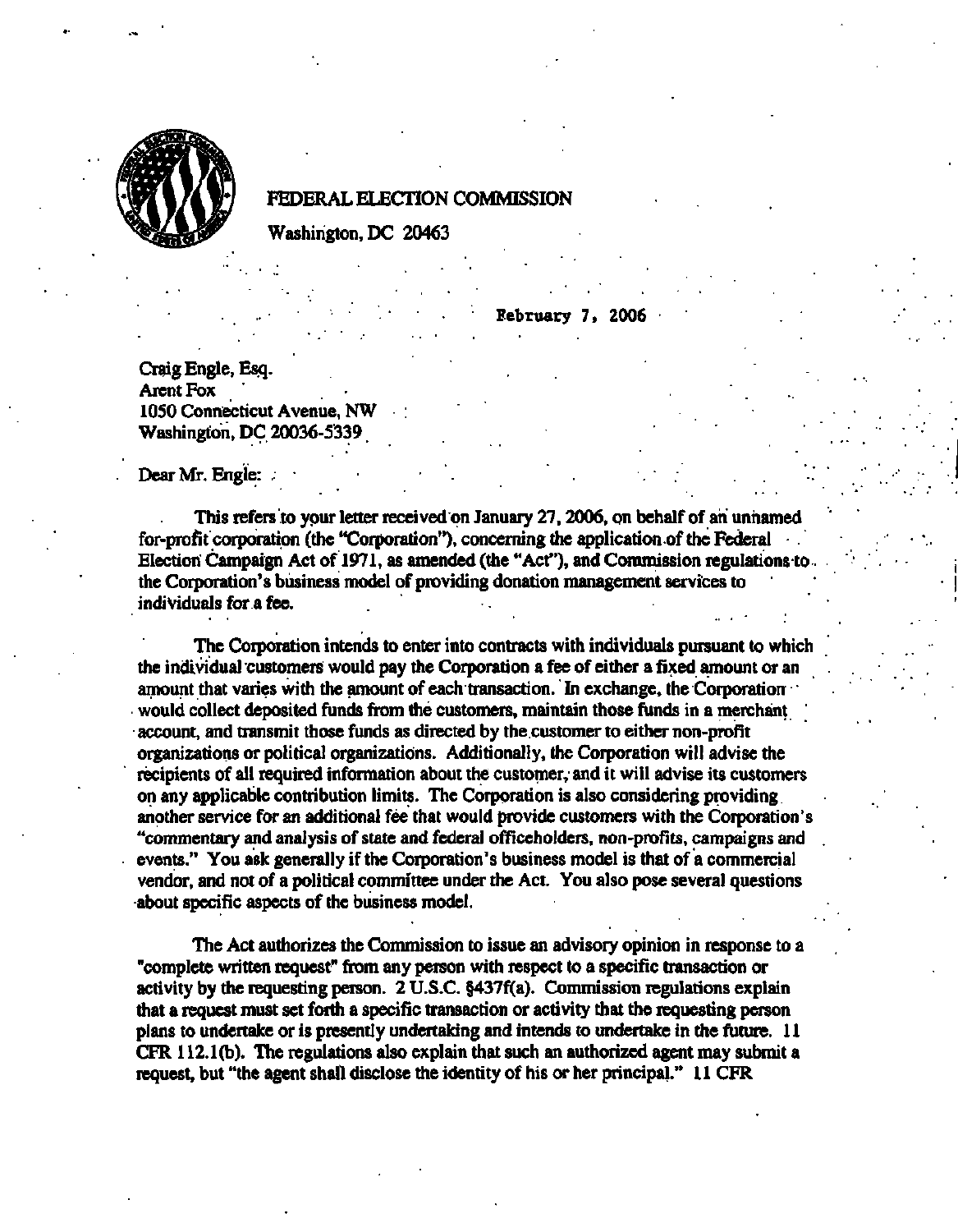**Letter to Craig Engle, Esq. Page 2** 

**112.1(a). The regulations further explain that this Office shall determine if a request is incomplete or otherwise not qualified as an advisory opinion request. 11 CFR 112.1(d).** 

**In view of the above requirements, this Office will need further detail regarding the activities you describe. Specifically, you will need to disclose the identity of the organizers of the corporation, indicating the positions they anticipate filling within the Corporation, once it is established. In addition, please respond to the following questions:** 

- **1) Please explain whether the additional contemplated service of the Corporation providing "commentary and analysis of state and federal officeholders, nonprofits, campaigns and events" is subject to your assurances that the Corporation will not "electioneer, engage in federal election activity, or expressly advocate the election or defeat of candidates or causes." Please provide an example of the type of commentary and analysis the Corporation anticipates offering.**
- **2) Please explain whether customers' contributions, made independently of the arrangement with the Corporation would be monitored for compliance with the limitations in 2 U.S.C. 441a, including particularly the biennial limitations in 2 U.S.C. 441a(a)(3). Please explain what the Corporation will do if it determines that an individual has reached his or her biennial limit, or the limit on the contributions to a specific candidate or committee.**
- **3) Please explain how political committees and non-profit organizations would "make donation suggestions to the [customers] through the Corporation." Specifically, would this activity be limited to the Corporation "passfing] on to its customers" contribution solicitations from candidates, parties and causes?**  For example, will the Corporation permit any political committee or non**profit organization whatsoever to make these suggestions? If not, how will the committees or non-profits be chosen, and will they be charged for this service?**
- **4) Your request states. "Customers may indicate to the corporation what solicitations they are, and are not, interested in receiving." Please describe further how this aspect of the business plan would function.**
- **5) Your request asks if the Corporation may recruit individuals to serve on its Board who may also be officers of non-profit organizations and political committees. Please explain how the Corporation will ensure that it is not directly or indirectly established, financed, maintained or controlled by any Federal candidate, officeholder, or political committee, as defined in 11 CFR 300.2(c).**

**Upon receiving your responses to the above questions, this Office and the Commission will give further consideration.to your inquiry as an advisory opinion**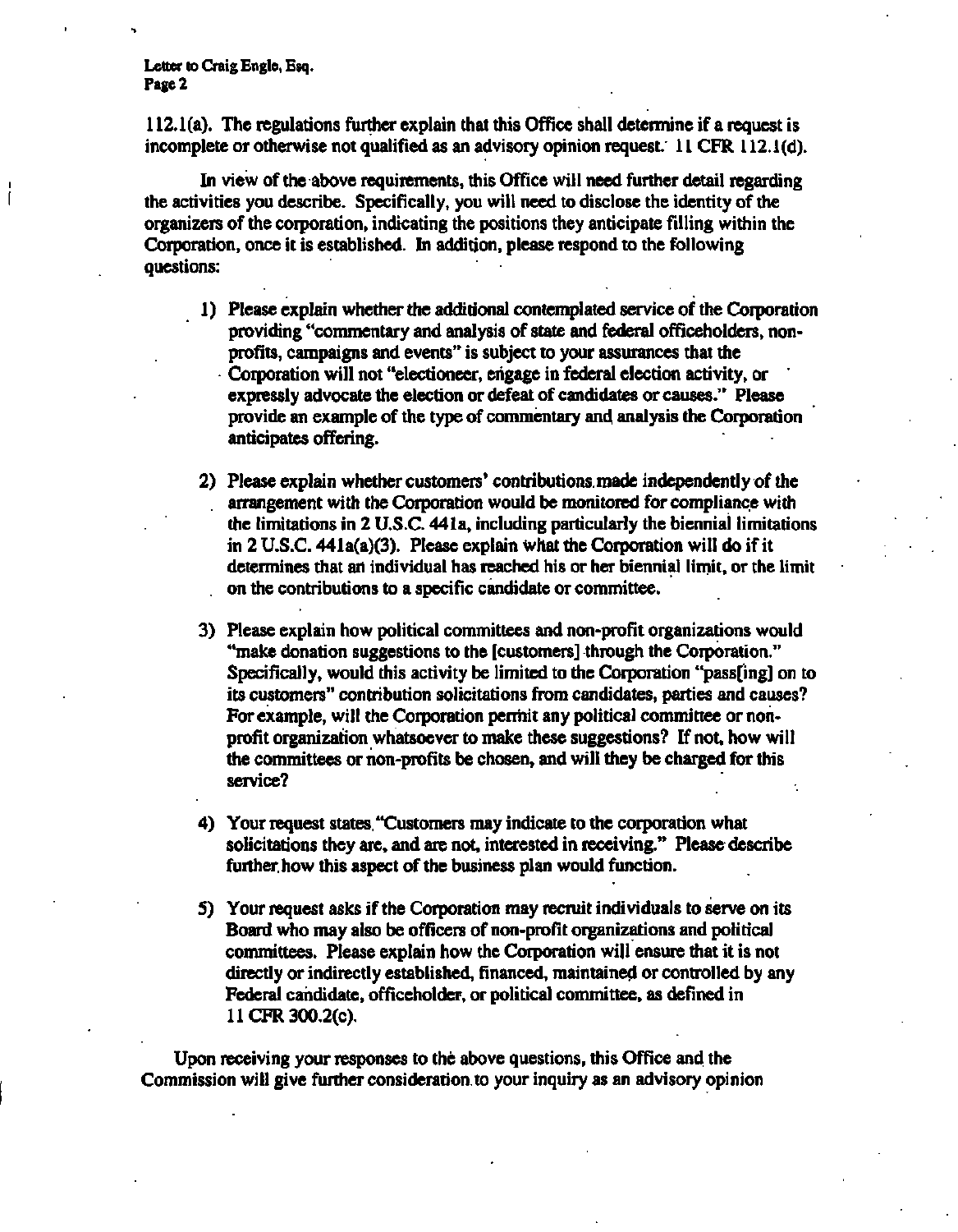**Letter to Craig Engle, Esq. Page 3** 

**request. If you have any questions about the advisory opinion process or this letter, please contact Duane Pugh, a senior attorney in this Office, at 202-694-1607.** 

**Sincerely,** 

**Rosemary C. Smith Associate General Counsel**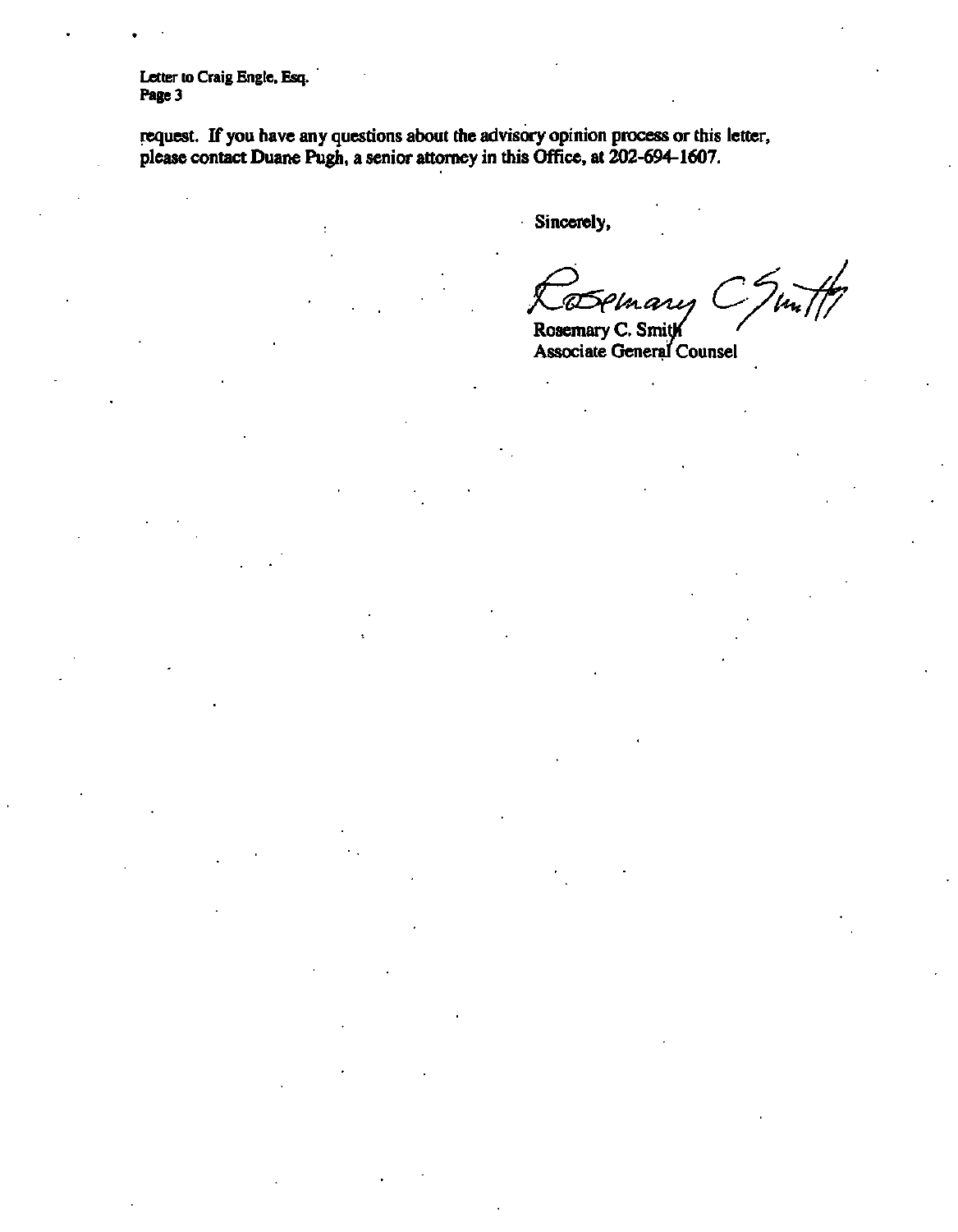# **RECEIVED FEC MAIL i-rr <sup>n</sup> OPERATIONS CENTER**

**Mb FEB H PU>2 1** 

February 17, 2006 **Craig Engle** 

Arent Fox **ATTORNEYS AT LAW** 

**[202.77S.S791 D](202.77S.S791)IRECT 202.8S7.639S FAX [engle.craig@arentfox.com](mailto:engle.craig@arentfox.com)** 

**Rosemary C. Smith Associate General Counsel Federal Election Commission Office of General Counsel 999 E Street, NW Washington, DC 20463** 

**Re: Request for Further Information** 

**Dear Ms. Smith:** 



 $\frac{11}{100}$  This letter responds to yours of February 7, 2006, requesting additional information regarding my January 27, 2006, request for an Advisory Opinion. Your office has reducsted additional information about the organizers of the Corporation and posed five questions about **the planned activities of the Corporation. I will address each of these in turn.** 

**This request for an Advisory Opinion is submitted on behalf of Matthew Brooks. Craig**  Engle, Esq. and Jeff Altman, Esq. are providing legal and organizational advice to the effort. If **the Corporate mission and structure is approved by the Commission, Mr. Brooks will determine (with advice of counsel) who will fill positions within the corporation, subject to the assurances provided in response to Question 5 below.** 

**" 1) Please explain whether the additional contemplated service of the Corporation providing 'commentary and analysis of state and federal officeholders, non-profits, campaigns and events' is subject to your assurances that the Corporation will not 'electioneer, engage in federal election activity, or expressly advocate the election or defeat of candidates or causes.' Please provide an example of the type of commentary and analysis the Corporation anticipates offering."** 

**Answer: Yes, the additional contemplated service will be bound by those assurances. For candidates, the commentary and analysis may include: biographical information; the candidate's**  voting record on particular issues; the voting record(s) of any opponent(s); the ratings various **organizations have given to the candidate and his opponent; re-election percentages; the candidate's campaign contribution position; the strength of the candidate's party loyalty; and any relevant media articles. For non-profits, the commentary and analysis may include the goals and objectives of the group; membership information; large/key contributors or supporters; past and anticipated expenditures; and leadership profiles.** 

**"2) Please explain whether customers' contributions made independently of the arrangement with the Corporation would be monitored for compliance with the limitations in 2 U.S.C. 441a, including particularly the biennial limitations in 2 U.S.C. 441a(a)(3). Please explain what the**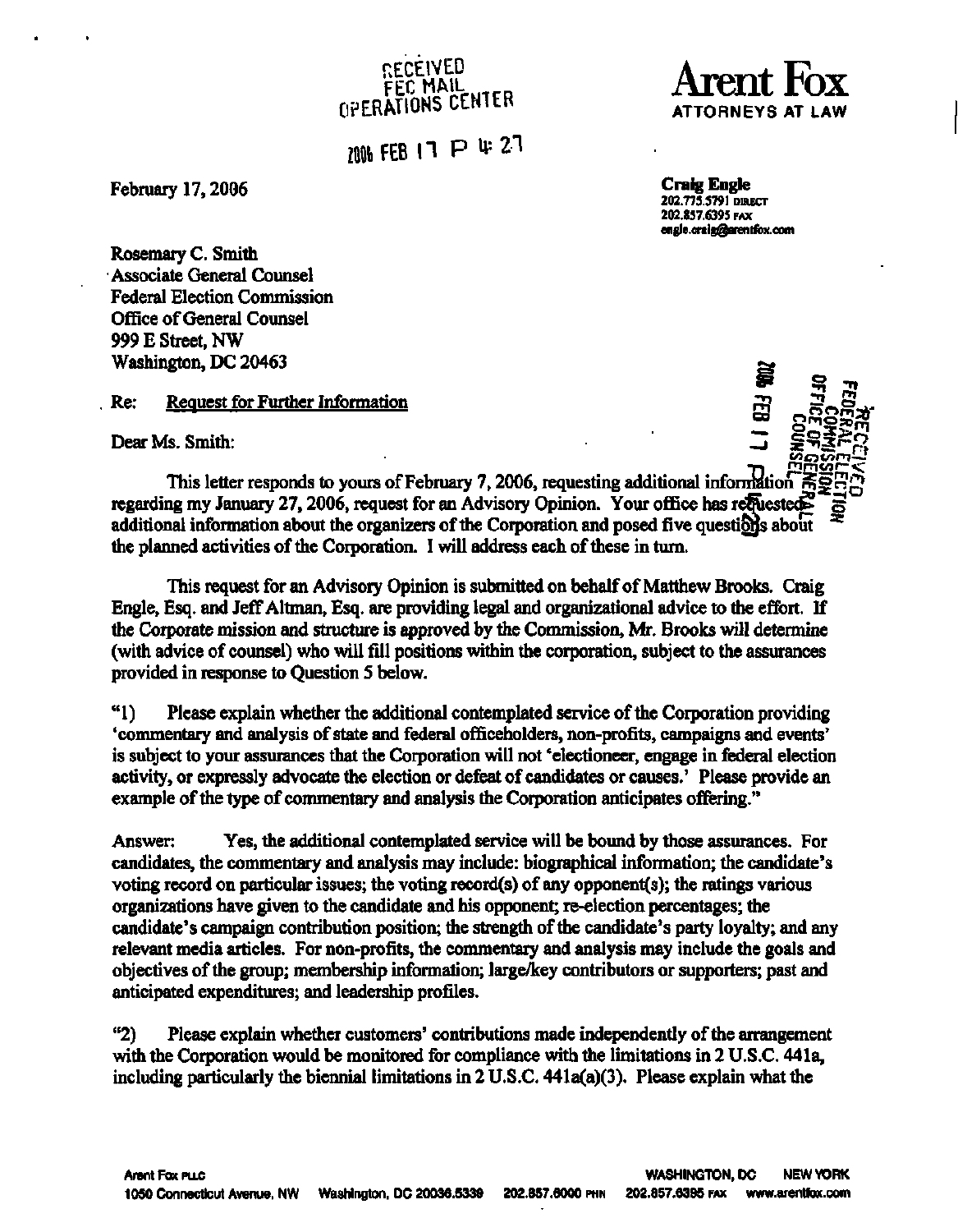**Federal Election Commission February 17,2006 Page 2** 

**Corporation will do if it determines that an individual has reached his or her biennial limit, or the limit on the contributions to a specific candidate or committee."** 

**Answer: Yes, the Corporation will use its best efforts to monitor customer contributions made independently of the arrangement with the Corporation for compliance with applicable limitations. The Corporation will not process any contributions it knows to be in violation of applicable limitations. If the Corporation determines an individual has reached any applicable limit, the Corporation will inform the individual by email and explain why future contributions can not be processed.** 

**"3) Please explain how political committees and non-profit organizations would 'make donation suggestions to the [customers] through the Corporation.' Specifically, would this activity be limited to the Corporation 'pass[ing] on to its customers' contribution solicitations from candidates, parties and causes? For example, will the Corporation permit any political committee or non-profit organization whatsoever to make these suggestions? If not, how will the committees or non-profits be chosen, and will they be charged for this service?"** 

**Answer: The Corporation's activity in this regard will be limited to passing on contribution solicitations from candidates, parties and causes. The Corporation will permit any candidate, party, political committee or non-profit organization to make such contribution suggestions. At this time, the Corporation does not plan to charge for this service. The requests may be screened as described in response to Question 4.** 

**"4) Your request states 'Customers may indicate to the corporation what solicitations they are, and are not, interested in receiving.' Please describe further how this aspect of the business plan would function."** 

**Answer: At the time individual customers engage the services of the Corporation, each may be given an interest questionnaire to develop a donor profile for the individual. Solicitations matching a customer's donor profile will be forwarded to the customer.** 

**"5) Your request asks if the Corporation may recruit individuals to serve on its Board who may also be officers of non-profit organizations and political committees. Please explain how the Corporation will ensure that it is not directly or indirectly established, financed, maintained or controlled by any Federal candidate, officeholder, or political committee, as defined in 11 CFR 300.2(c)."** 

**Answer: In order to be successful, the Corporation needs to recruit a broad base of individuals to serve as its officers and on its board. Because of the nature of the services the Corporation plans to provide, it is likely board members will include politically motivated persons, people with fundraising experience, people familiar with non-profits, and certainly people with business acumen. Importantly, neither a majority of the board nor a majority of officers will be individuals who are connected to any one federal candidate, officeholder or**